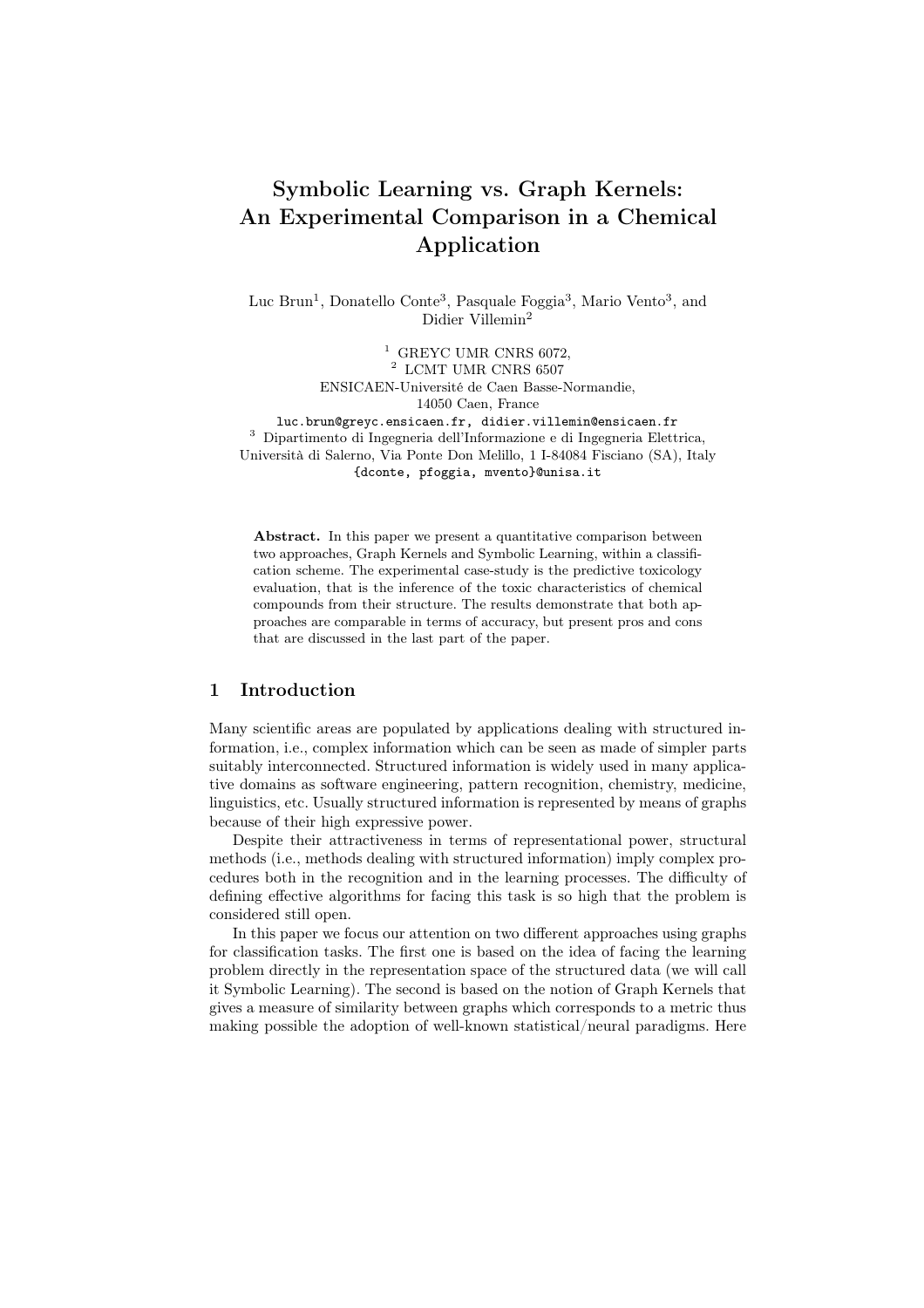we present several Graph Kernels based on the notion of bag of patterns and graph edit distance that both preserve most of the structural information of graphs.

The chosen application domain is the Predictive Toxicology Evaluation, that is the characterization of the toxic nature of chemical compounds from their chemical structure. Namely, we used data from the Predictive Toxicology Challenge <sup>4</sup> , a competition based on the prediction of cancerogenic molecules. This domain is appropriate for the analysis because of the structured nature of chemical compounds.

The paper is organized as follows: in section 2 a brief survey of the two approaches is presented, while details on the two methods will be given in the section 3; section 4 reports the results of an experimental case-study of both the approaches. Finally, in the last section, conclusions are outlined.

# 2 Related Works

The Symbolic Learning can be summarized as follows: the goal of the system is to build a structural description for each class (prototypes) so that the classification is conducted by mean of a structural matching between the prototypes and the structured representation of the object to classify.

Papers dealing with this approach can be ascribed to two rather different categories. The first category collects methods based on the assumption that the prototypical descriptions are built by interacting, more or less deeply, with an expert of the domain. To this concern, some authors [12] start from some ideal prototypes and refine manually, in successive approximations, a model of the possible deformations. Others [10] assume a deformational model and use a small training set for tuning the parameters contained in it. Despite the advantage of facing the problem without a training set or at least with a small training set, this approach is effective only in simple problems. The inadequacy of human knowledge to find a set of prototypes really representative of a given class significantly increases the risk of errors, especially in domains containing either many data or many different classes.

The methods ascribed to the second category face the problem in a formal way ([8]) by considering it as a symbolic machine learning problem, so formulated: "Given a suitably chosen set of input data, whose class is known and possibly some background domain knowledge, find out a set of optimal prototypical descriptions for each class".

Graph kernels methods are based on an implicit embedding of graphs within a vector space of large dimension. Several graph kernels are introduced in literature but graph kernels built on the notion of bag of patterns seem to be very promising. The design of such kernels, implies the following choices or heuristics:

1. Selection of a bag of patterns from a graph,

<sup>4</sup> http://www.predictive-toxicology.org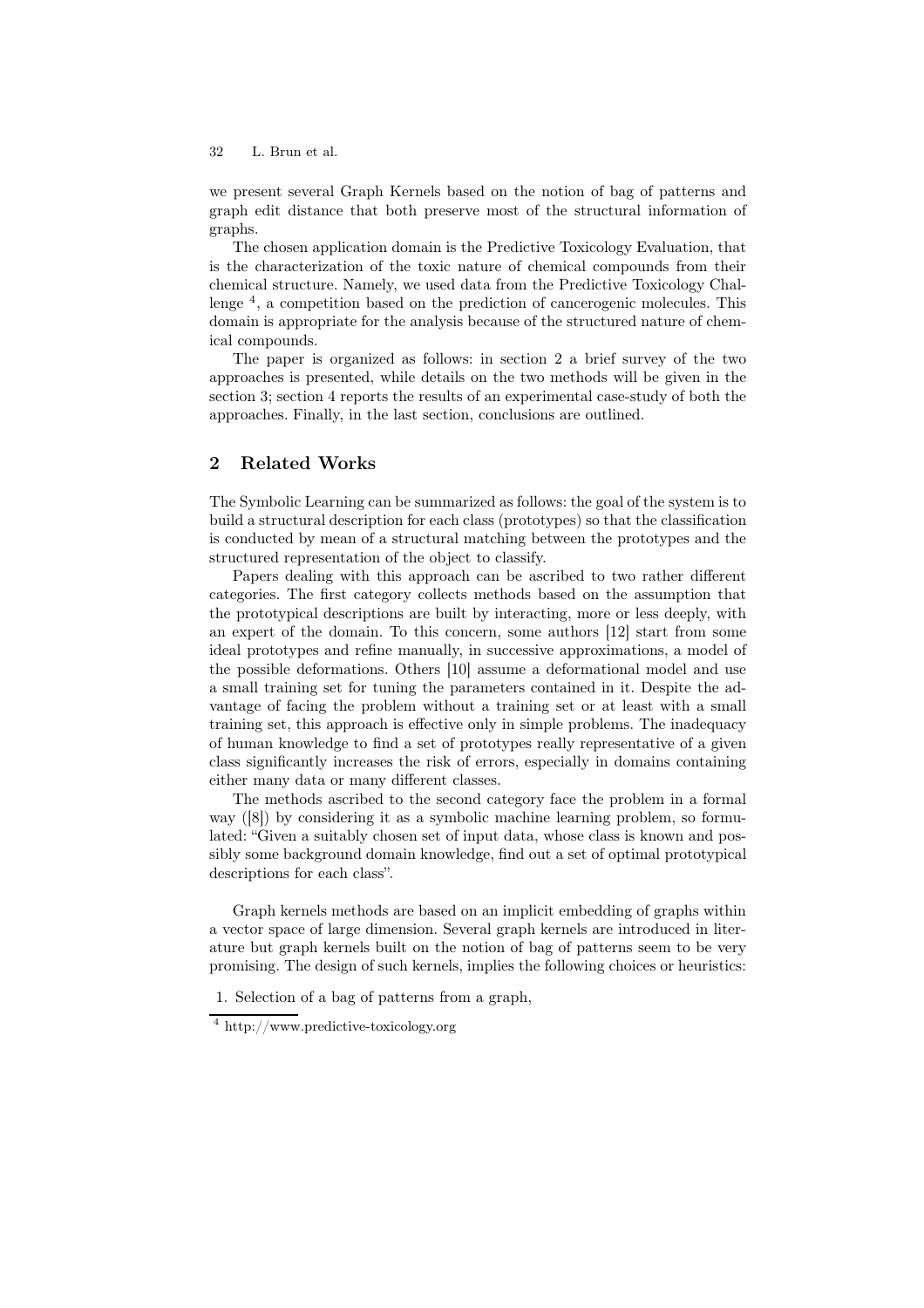- 2. Definition of a kernel between bags based on a kernel between patterns,
- 3. Definition of a kernel between patterns.

Kernels between graphs then correspond to kernels between bags of patterns. The implicit assumption being here that bags of patterns capture most of the structural information of graphs. Several kernels have been proposed based on different types of patterns: Vert [7] proposed to compare the set of sub-trees of two graphs; Graphlets kernels [13] are based on the number of common subgraphs of two graphs. However, the comparison of complex patterns requires important processing times for an insight which is not always clearly demonstrated [7]. As a consequence most of graph kernels are based on simpler patterns such as walks [6], trails [2] or paths. Bags of patterns may be finite or infinite. Infinite bags, such as bag of walks are computed implicitly using random walks defined on both graphs being compared [6]. Bags of patterns may also be computed explicitly [2] by enumerating all patterns of a given graph. Given two bags of patterns the similarity between both bags is often measured using convolution kernels [4]. Both bags may alternatively be considered as two sets in the feature space induced by the kernel between patterns. This point of view allows to measure the similarity between bags using general kernels between sets. Finally, the similarity between patterns should be designed according both to the feature available on each element of the pattern and to the structural noise which may corrupt patterns. Using walks on labeled graphs the well known kernel [6] being equal to 1 if both walks are similar, an 0 otherwise, encodes the fact that labels are either equal or not comparable. The construction of a bag of patterns from a graph removes connections between elementary patterns within input graphs which are then only represented by their bags. As previously mentioned, assumption of bag of pattern kernels is that most of the relevant information about graphs is contained in the pattern and thus that most of the information is preserved by the transformation from a graph to a bag. Bunke [1] proposed several kernels based on the graph edit distance which do not rely on such an assumption.

# 3 Methods Description

#### 3.1 Symbolic Learning

The Symbolic Learning Method presented in this section (hereafter called SLM) is inspired by Quinlan's FOIL algorithm particularizing it for Attributed Relational Graph (ARG) representation. An extension of this representation has been presented for describing prototypes of Attributed Relational Graphs; these graphs, called Generalized Attributed Relational Graphs (GARGs), contain generalized nodes, edges and attributes. Then, a learning algorithm has been formulated to build such prototypes by means of a set of operations directly defined on graphs. The algorithm preserves the generality of the prototypes generated by the classical machine learning algorithms and moreover, similarly to most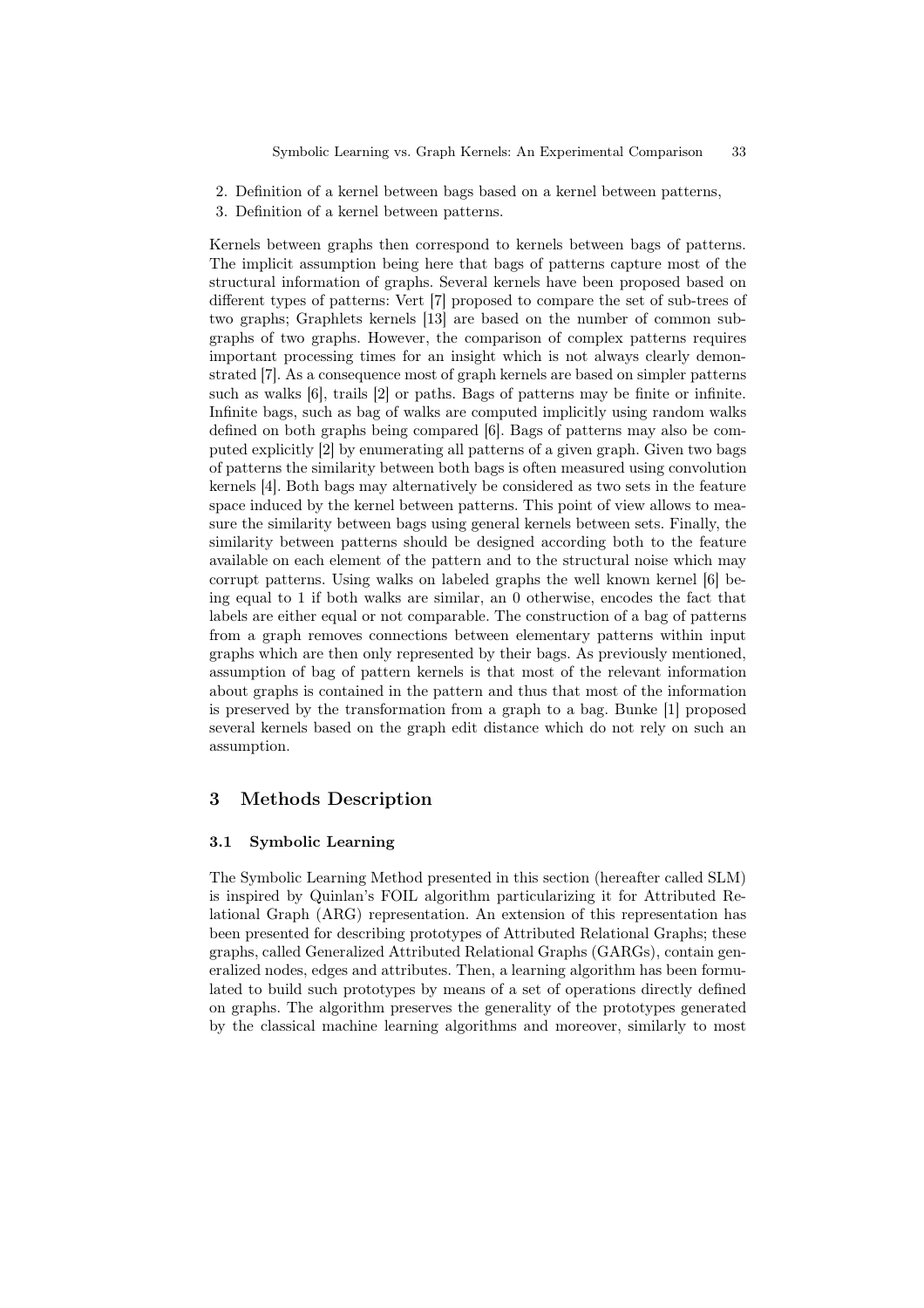machine learning systems ([8]), the prototypes obtained by this system are consistent, i.e. each prototype covers samples of a same class.

An ARG can be defined as a 6-tuple  $(N, E, A_N, A_E, a_N, a_E)$ , where N and  $E \subset N \times N$  are, respectively, the sets of nodes and edges of the ARG,  $A_N$  and  $A_E$  the sets of nodes and edge attributes and, finally,  $a_N$  and  $a_E$  the functions which associate to each node or edge of the graph the corresponding attributes.

A GARG is used for representing a prototype of a set of ARGs. In order to allow a GARG to match a set of possibly different ARGs, in the SLM the attribute definition has been extended. First of all, the set of types of node and edge attributes is extended with the special type  $\Phi$ , carrying no parameter and allowed to match any attribute type, ignoring the attribute parameters. We say that a GARG  $G^* = (N, E, A_N, A_E, a_N, a_E)$  covers a sample G and we use the notation  $G^* \triangleright G$  (the symbol  $\triangleright$  denotes the relation called covering) if there is a mapping  $\mu : N^* \to N$  such that  $\mu$  is a monomorphism and the attributes of the nodes and of the edges of  $G^*$  are *compatible* with the corresponding ones of G. The first condition requires that each primitive and each relation in the prototype is present also in the sample; note that the converse condition does not hold. The latter condition constrains the monomorphism to be consistent with the attributes of the prototype and of the sample in the sense that the type of the attribute of the prototype must be either equal to the special type  $\Phi$  or to the type of the corresponding attribute of the sample. In the latter case, all the parameters of the attribute, which are actually sets of values, must contain the value of the corresponding parameter of the sample. The goal of the learning algorithm can be stated as follows: there is a (possibly infinite) set  $S^*$  of all the patterns that may occur, partitioned into C different classes  $S_1^*, \ldots, S_C^*$ , with  $S_i^* \cap S_j^* = \phi$  for  $i \neq j$ ; to the algorithm is given a finite subset  $S \subset S^*$  (training set) of labeled patterns  $(S = S_1 \cup \cdots \cup S_C \text{ with } S_i = S \cap S_i^*),$  from which it tries to find a sequence of prototype graphs  $G_1^*, G_2^*, \ldots, G_p^*$ , each labeled with a class identifier, such that:

$$
\forall G \in S^* \exists i : G_i^* \triangleright G(\text{completeness of the prototype set})
$$
 (1)

$$
\forall G \in S^*, G_i^* \triangleright G \Rightarrow class(G) = class(G_i^*)(consistency \text{ of the prototype set}) \tag{2}
$$

where  $class(G)$  and  $class(G^*)$  refer to the class associated with sample G and prototype  $G^*$ , respectively. Of course, this is an ideal goal since only a finite subset of  $S^*$  is available to the algorithm; in practice, the algorithm can only demonstrate that completeness and consistency hold for the samples in S. On the other hand, (1) dictates that, in order to get as close as possible to the ideal case, the prototypes generated should be able to model samples also not found in S. However, they should not be too general otherwise (2) will not be satisfied.

A description of the learning algorithm is presented in the following: the algorithm starts with an empty list  $L$  of prototypes and tries to cover the training set by successively adding consistent prototypes. When a new prototype is found, the samples covered by it are eliminated and the process continues on the remaining samples of the training set. Then a sample is compared sequentially against the prototypes in the same order in which they have been generated, and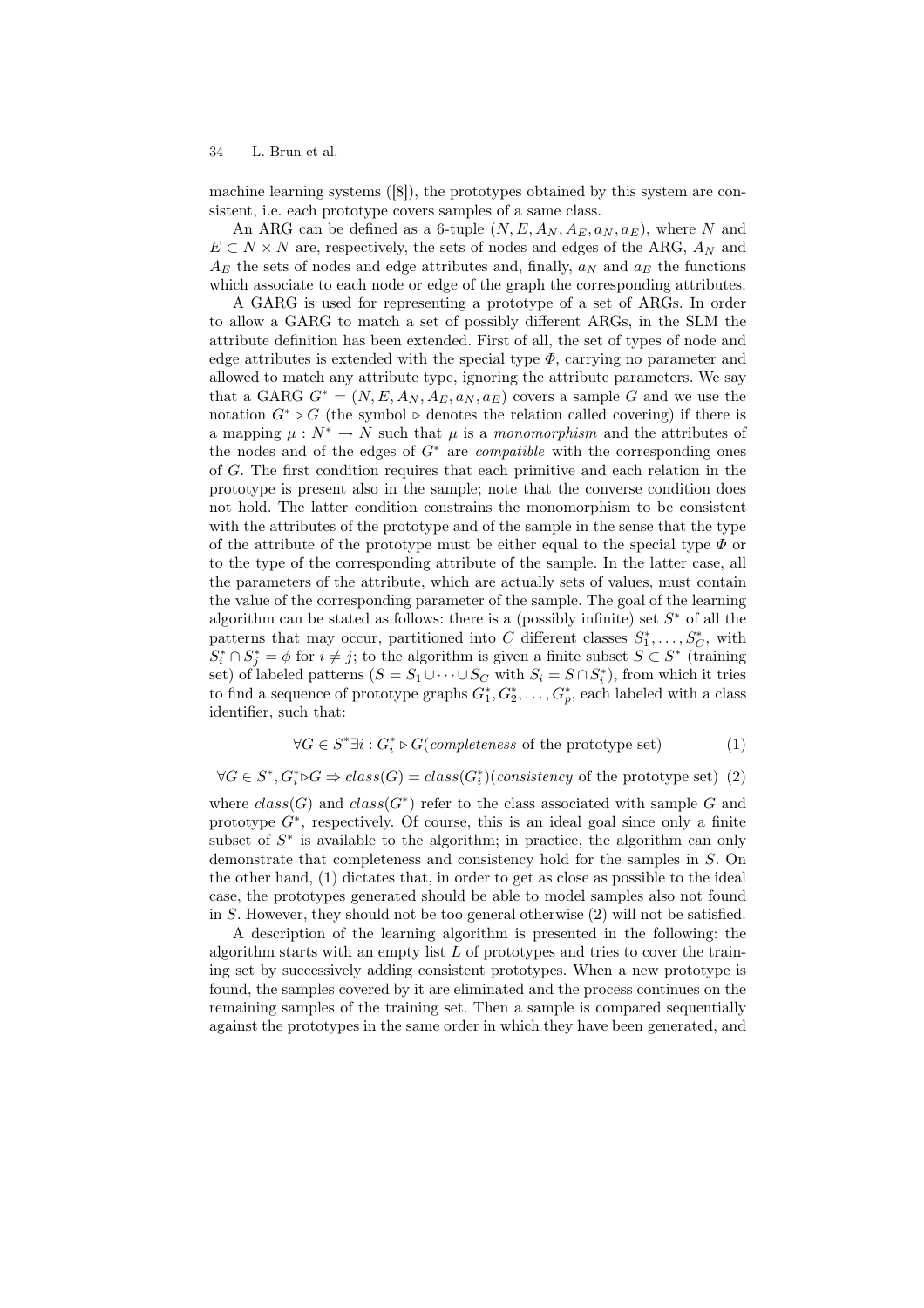it is attributed to the class of the first prototype that covers it. In this way, each prototype implicitly entails the condition that the sample is not covered by any previous prototype. The algorithm fails if no consistent prototype covering the remaining samples can be found. It is worth noting that the test of consistency in the algorithm actually checks whether the prototype is almost consistent, i.e. almost all the samples covered by  $G$  belongs to the same class:

$$
Consistent(G^*) \Leftrightarrow \max_{i} (|S_i(G^*)| / |S(G^*)|) \ge \theta
$$
\n(3)

where  $S(G^*)$  denotes the sets of all the samples of the training set covered by a prototype  $G^*$ , and  $S_i(G^*)$  the samples of the class i covered by  $G^*$  and  $\theta$ is a threshold close to 1. For further details about the representation and the algorithm you can refer to [3].



Fig. 1. An example of GARG covering two graphs. The example is extracted from the application domain used in the experimental phase. In bold the parts of the two graphs covered by  $G^*$ 

An heuristic function  $H$  is introduced for evaluating how promising is the provisional prototype. The heuristic function used in the algorithm is given by the product of  $H_{compl}$  and  $H_{cons}$ :

$$
H = H_{compl}(S, G^*) \cdot H_{cons}(S, G^*)
$$
\n<sup>(4)</sup>

and it is based on estimation of consistency and completeness of prototype. The use of  $H_{cons}$  will drive the algorithm towards consistent prototypes while the term  $H_{compl}$  is introduced in order to privilege general prototypes with respect to prototypes which, albeit consistent, cover only a small number of samples.

See Figure 1 for an example of a GARG  $G^*$  that covers the graphs  $G_1$  and  $G_2$  representing two chemical compounds.

#### 3.2 Graph Kernels

In this section we will introduce two kind of Graph Kernels: Bag of trails Kernel and Laplacian Kernel.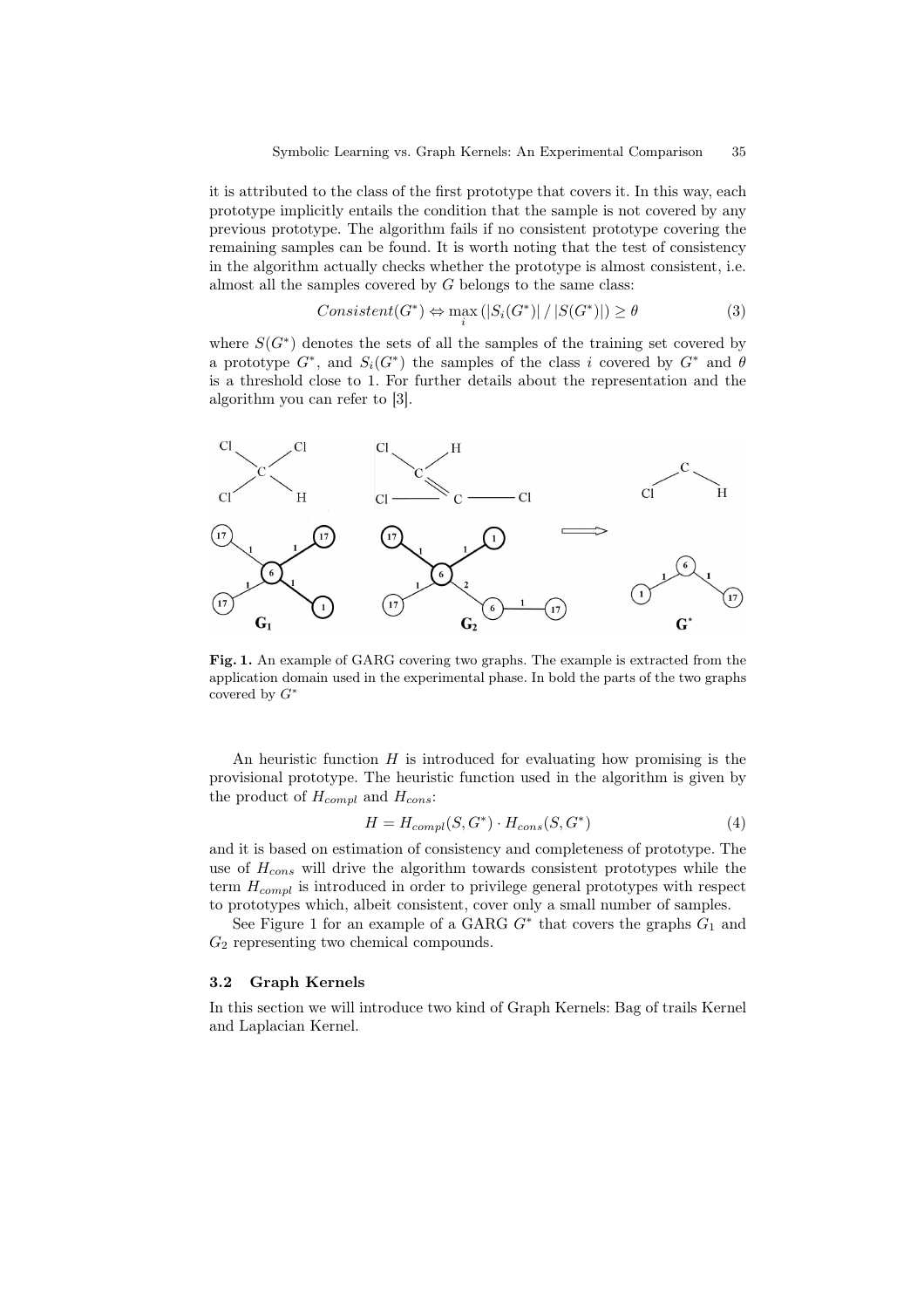**Bag of trails Kernel** Let us consider a *graph*  $G = (V, E)$  where V denotes the set of vertices and  $E \subset V \times V$  the set of edges. We define a *simple-graph* as a graph with no multiple edges between two nodes and no loop (an edge linking a node with itself). We define a *walk* as an alternating sequence of nodes and edges, a trail as a walk with distinct edges and a path as a trail with distinct nodes. The description of a graph by a bag of walks is penalized by a tottering effect since long walks may remain on few edges hereby describing small parts of a graph. Bags of trails reduce drastically this tottering effects and may capture non linear features such as loops which are not described by open Paths. We thus use bags of trails, in the remaining part of this paper. The cardinality of a bag T being denoted by |T|. The kernel between trails is denoted  $K_{trail}$ .

Suard [16] has proposed numerous kernels for bags of paths which can be easily extended to bags of trails. We proposed to extend the mean kernel to bag of trails. By considering bag of trails as sets and a trail kernel  $K_{trail}$ , we can design a convolution kernel called mean kernel as follows:

$$
K_{mean}(T_1, T_2) = \frac{1}{|T_1|} \frac{1}{|T_2|} \sum_{t \in T_1} \sum_{t' \in T_2} K_{trail}(t, t'). \tag{5}
$$

where  $T_1$  and  $T_2$  denote two bags of trails.

Following Haussler [4], this kernel is positive definite on the bag of trails domain if and only if  $K_{trail}$  is positive definite on the trail domain.

However, the mean kernel compares all the paths of both bags without considering their relevance in both bags. As a consequence, irrelevant paths may corrupt the overall value of the kernel due to the "meaning" effect. Recently Dupé et al. [2], proposed to limit this effect by using a relevance measure of trails. Let  $T_1$  and  $T_2$  two bags of trails, the *weighted mean kernel* between these two bags is then defined as:

$$
K_{weighted}(T_1, T_2) = \frac{1}{|T_1|} \frac{1}{|T_2|} \sum_{t \in T_1} \sum_{t' \in T_2} \langle R_{T_1}(t), R_{T_2}(t') \rangle^d K_{trail}(t, t'). \tag{6}
$$

where  $d \in \mathbb{R}^+$  allows to weight the importance of the relevance measure and  $R_T(t)$  denote the relevance of trail t according to the bag T. This relevance measure is defined as the similarity (the kernel) between the input trail and the mean trail of the bag  $(R_T(t) = \frac{1}{|T|} \sum_{t' \in T} K_{trail}(t, t')).$ 

Kernel defined by equation 6 is a convolution kernel and so is positive definite if  $K_{trail}$  is positive definite.

The above bag of trail kernels are based on a trail kernel  $K_{trail}$ . A kernel between two trails  $t = (v_1, e_1, \ldots, v_n)$  and  $t' = (v'_1, e'_1, \ldots, v'_p)$  can be derived from the path kernel proposed by Kashima [6]. This kernel is defined as 0 if both trails have not the same size and as follows otherwise:

$$
K_{trail}(t, t') = \delta(\varphi(v_1), \varphi(v'_1)) \prod_{i=2}^{|t|} \delta(\psi(e_{v_{i-1}v_i}), \psi(e_{v'_{i-1}v'_i})) \delta(\varphi(v_i), \varphi(v'_i)), \tag{7}
$$

where  $\varphi(v)$  and  $\psi(e)$  denote respectively the labels of vertex v and edge e while  $\delta$  is equal to 1 if its both arguments are equal and 0 otherwise. The kernel  $K_{trail}$ is definite positive as a tensor product of definite positive kernels.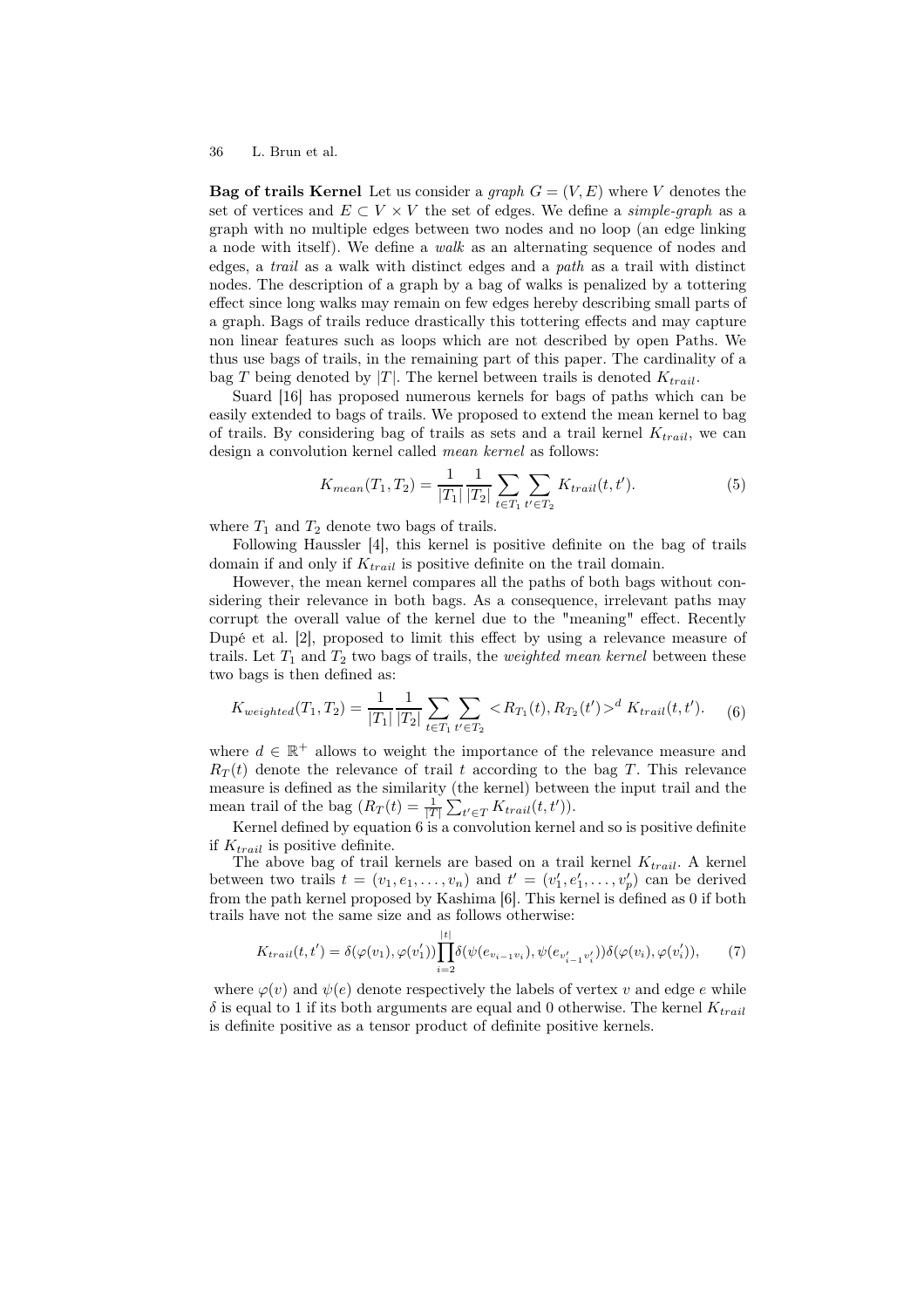Laplacian Kernel The graph edit distance between two graphs is defined as the minimal number of vertices and edge removal/addition/relabeling required to transform one graph into an other [9]. The computational complexity of the exact computation of the edit distance is exponential in the number of vertices. Fortunately, Riesen and Bunke [11] proposed an heuristic to efficiently approximate the edit distance between two graphs.

Unfortunately, the edit distance does not define a metric and, as a consequence, kernels directly based on the edit distance does not define a valid kernel.

Let us consider a set of input graphs  $\{G_1, \ldots, G_n\}$  defining our graph test database. Given a kernel  $k$ , the gram matrix  $K$  associated to this database is an  $n \times n$  matrix defined by  $K_{i,j} = k(G_i, G_j)$ . As denoted by Steinke [15], the inverse of K (or its pseudo inverse if K is not invertible) may be considered as a regularization operator on the set of vector of dimension  $n$ . Conversely, the inverse (or pseudo inverse) of any definite positive regularization operator may be considered as a kernel. More precisely, within an interpolation or classification scheme, the optimal mapping of a real value  $f^*$  to each graph  $\{G_1, \ldots, G_n\}$ which interpolates a vector of know values  $y$  while minimizing the norm induced by  $K$  in  $\mathbb{R}^n$  is achieved by solving the following minimization problem:

$$
f^* = \arg\min_{f \in \mathbb{R}^n} CLoss(f, y, K) + f^t K^{-1} f
$$

where  $CLoss(\cdot, \cdot, \cdot)$  denotes a given loss function encoding the distance between vector  $f$  and the vector of known values  $y$ .

One scheme to design a kernel consists thus to first build a definite positive regularization operator and then to take its inverse (or its pseudo inverse) to obtain a kernel. Having an interpolation problem in mind, we would like that our regularization operator penalizes different values of  $f^*$  mapped onto graphs with a small edit distance. We thus consider the Laplacian operator defined as follows: given the set of graphs,  $\{G_1, \ldots, G_n\}$ , we first consider the  $n \times n$  adjacency matrix  $W_{i,j} = e^{-\frac{d(G_i, G_j)}{\sigma}}$  where  $\sigma$  is a tuning variable and  $d(\cdot, \cdot)$  denotes the edit distance [11]. The normalized Laplacian of  $\{G_1, \ldots, G_n\}$  is then defined as  $L = I - D^{-\frac{1}{2}}WD^{-\frac{1}{2}}$  where D is a diagonal matrix defined by  $D_{i,i} = \sum_{j=1}^{n} W_{i,j}$ .

Well know results from spectral graph theory establish that  $L$  is a symmetric, semi definite positive matrix whose eigenvalues belongs to [0, 2]. Unfortunately, the Laplacian is also well know for being non invertible. The only semi definite property of the Laplacian matrix forbids a direct inversion of this matrix. Moreover, the pseudo inverse of the Laplacian induces numerical instabilities which does not lead to a reliable kernel. Therefore, following Smola [14], we rather regularize the spectrum of L. The regularized version of L, denoted as  $\tilde{L}$ , is defined as :

$$
\tilde{L} = \sum_{i=1}^{n} r(\lambda_i) u_i u_i^t \tag{8}
$$

where  $\{\lambda_i, u_i\}$  denotes the eigensystem of L while  $r(\cdot)$  is a regularization function. Many regularization functions may be used, however we restricted our choice to Regularized Laplacian ([14]):  $r(\lambda) = 1 + \eta \lambda$  where  $\eta$  is a tuning variable. The regularized laplacian  $\tilde{L}$  is invertible and its inverse  $K = \tilde{L}^{-1}$  is taken as a kernel.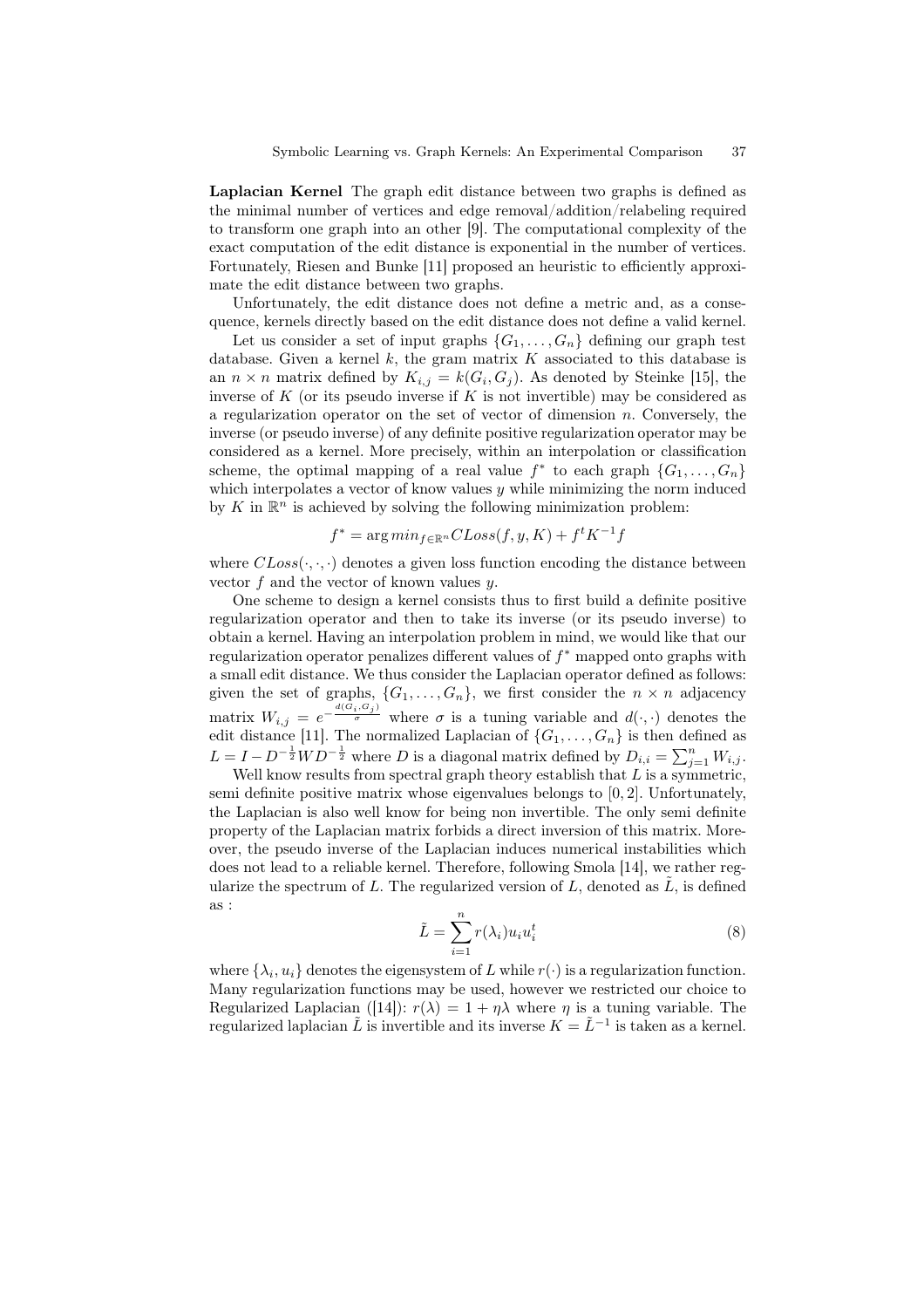## 4 Experimental Evaluation

The application used for the comparison between the two approaches is the Predictive Toxicology Challenge.

#### 4.1 The Application Domain and the Test Sets

Nowadays, almost every human being in industrialized societies is exposed to chemical compounds whose long-term effects are not evident. The carcinogenicity of such compounds, for instance, is often unknown. The US National Toxicology Program (NTP)<sup>5</sup> conducted several experimentations on the effects of many chemical compounds on mice and rats, but such empirical results are expensive and very slow to obtain. Hence the necessity to find carcinogenicity models able to generate reliable toxicity predictions for other compounds. The Predictive Toxicology Challenge (PTC) <sup>6</sup> was initiated in this aim. It enabled participants to submit machine learning programs which, from the large training datasets of the NTP, provide carcinogenicity predictions of compounds in test sets. According to the Structure Activity Relationship (SAR) hypothesis, which assume that the activity of a molecule can be entirely determined by its structure, the only informations used for toxicity prediction of a molecule are related to its chemical structure.

Four distinct training and test sets were provided (see Table 1), since mice and rats reactions to carcinogens compounds are significantly different. In this paper we consider all the provided datasets using, for both the methods, the following representation: each chemical compound is represented by a graph  $G(V, E, \alpha, \beta)$  where V represents the set of atoms, E is the set of edges representing bonds,  $\alpha$  is the nodes labeling function that associates an atom symbol to each node of the graph and  $\beta$  is the edges labeling function that associates a bond multiplicity to each edge of the graph. The separation of the sets in training and test set was made directly by the PTC committee, therefore no cross-validation in training phase is allowed.

Table 1. Number of Chemical Compounds in the sets used for the experimentation. The chemical compounds are separated in 4 sets according to the reactions of: Female Mice (FM), Male Mice (MM), Female Rats (FR) and Male Rats (MR)

| Dataset                                                                   |                           | <b>FM MM FR MR</b> |    |
|---------------------------------------------------------------------------|---------------------------|--------------------|----|
| Training Set Cancerogenic 78 67 62 70<br>Non-Cancerogenic 124 123 140 124 |                           |                    |    |
|                                                                           |                           |                    |    |
| Test Set                                                                  | Cancerogenic 35 28 35 50  |                    |    |
|                                                                           | Non-Cancerogenic 43 36 63 |                    | 55 |

<sup>5</sup> National Toxicology Program: http://ntp.niehs.nih.gov/

 $6$  http://www.predictive-toxicology.org/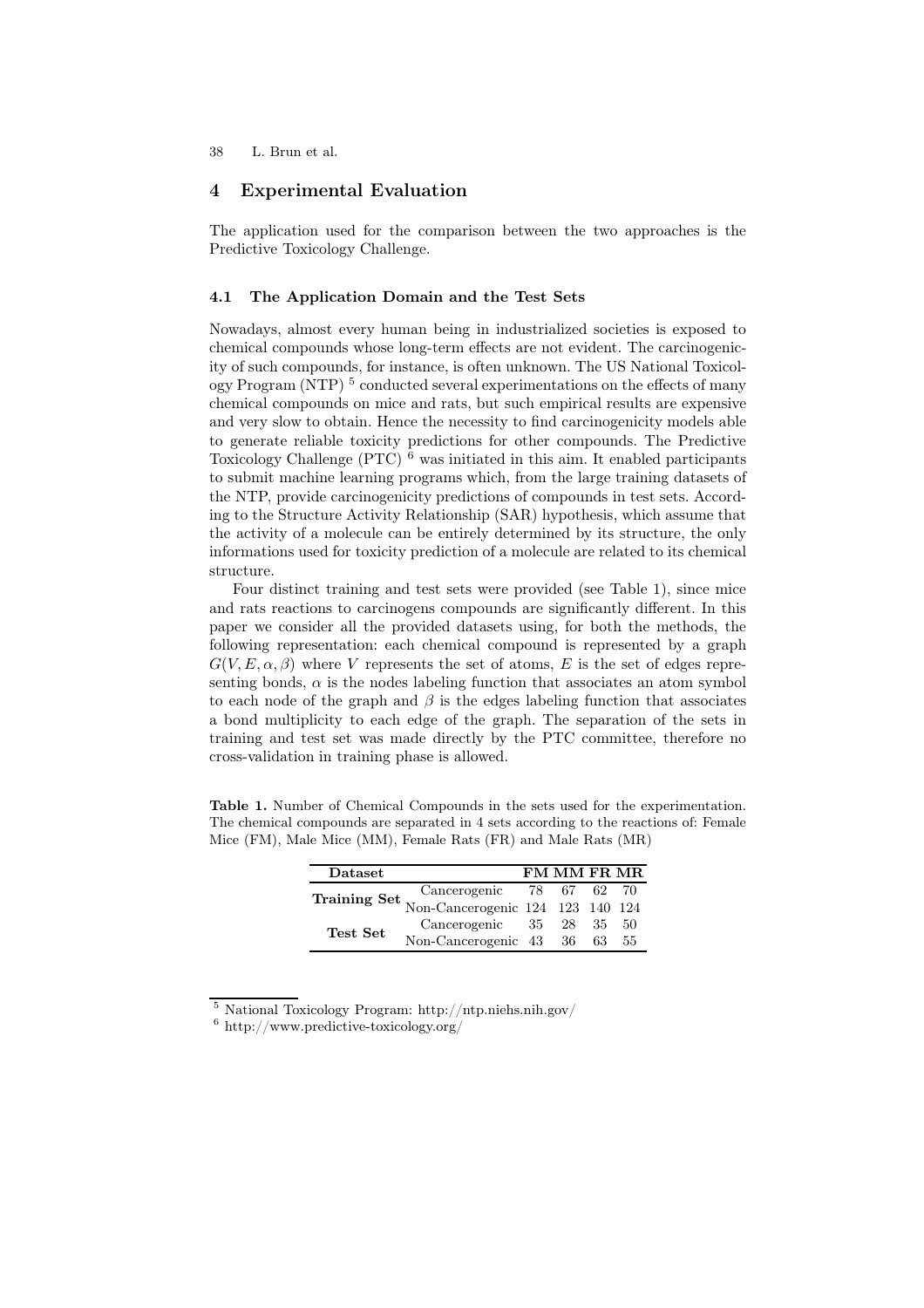#### 4.2 Evaluation and Comparison

In Table 2 we report the comparative results obtained on FM, MM, FR and MR datasets by the two different approaches (the classification by Graph Kernels is made by means of SVM classifier).

The three methods (two methods from the Graph Kernels) have comparable results. However the time required, in the training phase, by Symbolic Learning method is very high.

We can conclude that in problems that have strict time constraints Graph Kernels method is very effective while Symbolic Learning can be used only on smaller problems, or where there are less time constraints. On the other hand Symbolic Learning generates explicit, declarative knowledge on the classes in the form of GARGs that may be understood with little effort by a human expert: a direct inspection of such explicit prototypes can be sufficient to validate them or possibly to delete the badly formed prototypes that could be detrimental for classification performance. The Graph Kernel approach, instead, is able to perform a classification, but not to explain the criteria that guided its choice.

Table 2. Accuracy and Elapsed Time (of the training phase) for the two methods on the FM, MM, FR and MR datasets

| Method                                                              |  |  | FM MM FR MR Elapsed Time |
|---------------------------------------------------------------------|--|--|--------------------------|
| <b>Symbolic Learning</b> 60.4\% 52.1\% 62.0\% 62.0\%                |  |  | $\sim 2000$ min          |
| Bag of trails Kernel 61.2% 50.4% 62.8% 65.6%                        |  |  | $\sim 2$ min             |
| <b>Laplacian Kernel</b> 59.2% 55.2% 57.7% 60.9% $\sim$ 1 min 30 sec |  |  |                          |

In conclusion the results confirm that there is no way to decide what is the best method because both approaches have their peculiar virtues and deficiencies.

In our view, the two approaches should not be seen as competitors; instead, only their cooperative integration can provide us with more powerful tools for knowledge exploitation. The first step toward the integration of the two methodologies could be their combined use in a multiexpert system [5]. As widely demonstrated in the literature, an accurate selection of the combining criteria allows us to significantly improve the results obtained by the single experts by retaining their strengths, while overcoming their weaknesses. We made a preliminary evaluation in this direction: the results show that the two systems exhibit a certain degree of orthogonality in their errors: that is, some of the samples misrecognized by one of the algorithms are correctly classified by the other one.

#### 5 Conclusions

In this paper we presented a comparison between two approaches, Graph Kernels and Symbolic Learning, within a classification scheme. Our experiments